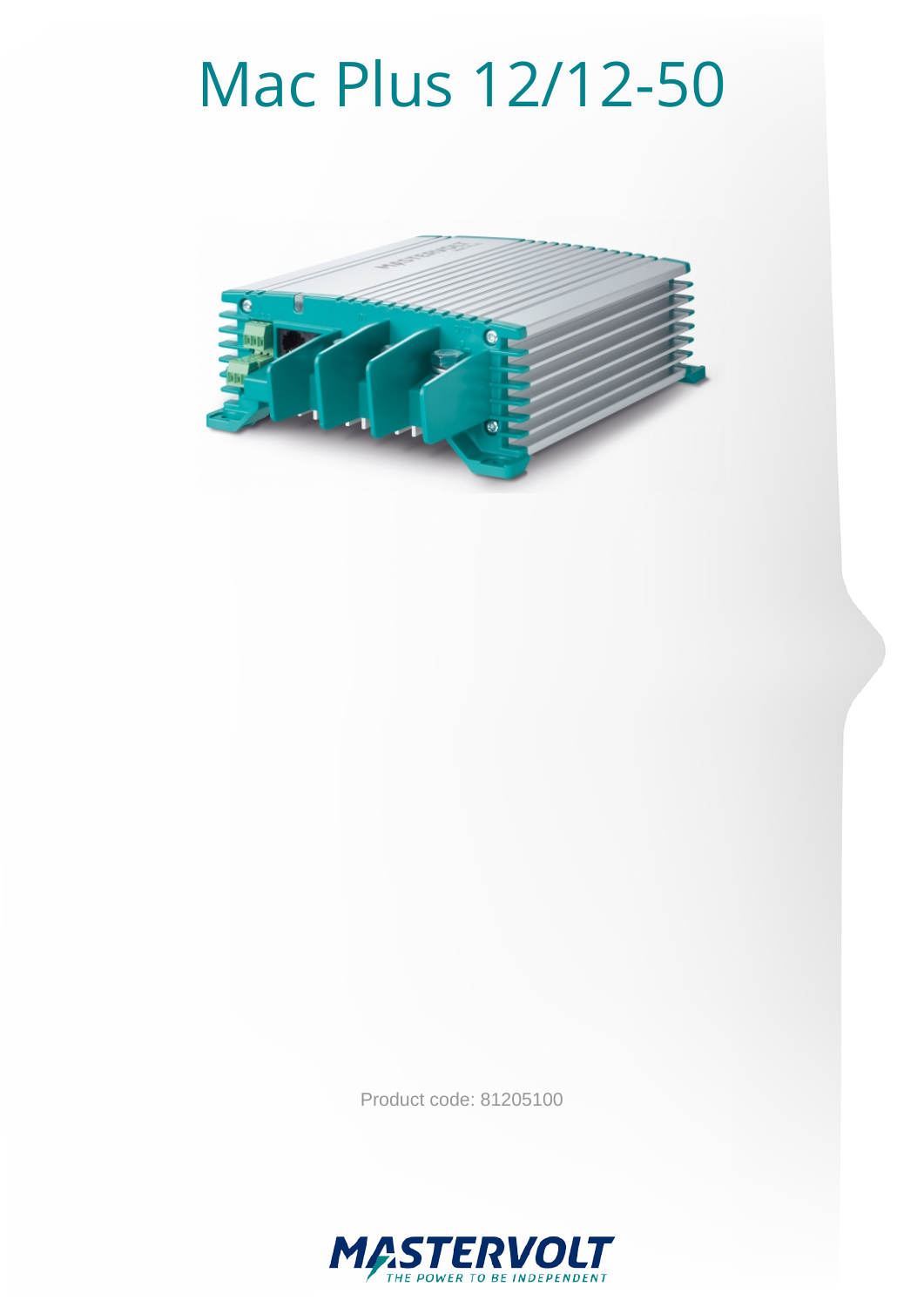#### **Boost the charging voltage of your service battery!**

Charging the service batteries on board of a vehicle or vessel can be challenging. Recharging tends to take a long time and batteries may not receive a full charge. This is a common problem found in boats, service vans, campers and trucks. Smart alternators and start/stop systems make the problem even worse.

#### **Robust DC-DC charger guarantees optimal condition of your service battery**

Traditionally, a service battery is linked to the starter battery by means of a charge relay. The starter battery is located close to the alternator and receives most of the charge current. However, the service battery is usually further away. Long cables cause voltage drop, leading to slow charging, resulting in failing appliances and premature failure of the battery.

Modern, fuel efficient engines are equipped with smart alternators, following regulations such as Euro 5 and Euro 6. Instead of a constant output, smart alternators provide a variable voltage; after a brief charging period, voltage is reduced and the charging stops. Furthermore, the energy produced by regenerative braking leads to voltage peaks. Service batteries coupled in the traditional way will receive hardly any charge and may be damaged by these peak voltages.

To solve these issues, Mastervolt introduces the Mac Plus DC-DC chargers, available in 12 V or 24 V. The Mac Plus monitors the service battery and compensates the voltage loss. The proven 3-step charge method ensures a quick and safe charge. Moreover, by stabilizing the charge voltage, Mac Plus protects your service battery and sensitive equipment.

#### **Features**

- · Fast and safe charging during short trips.
- · Fanless design for silent operation.
- · Suitable for flooded, Gel, AGM and Li-Ion batteries (incl. LiFePO4).
- · Charges even fully depleted batteries.
- · Engine run detection protects starter battery.
- · Adjustable current limits to meet Euro 5/6 requirements.
- · Voltage stabilisation protects sensitive equipment, lights and loads.
- · Parallel operation to obtain charging capacities well over 100 Amps.
- · MasterBus for intelligent system monitoring and automation.
- · Temperature compensation and voltage sense for an optimal charging result.
- · E-mark certification for mobile applications.
- · Power supply mode.
- · Heavy duty connections for easy installation and quick set up via DIP switches.

The non-isolated Mac Plus models have an electrical connection between the input and output. Features:

- · Low costs.
- · Efficient: low heat generation.
- · Compact.
- · Suited to applications with negative earthing.

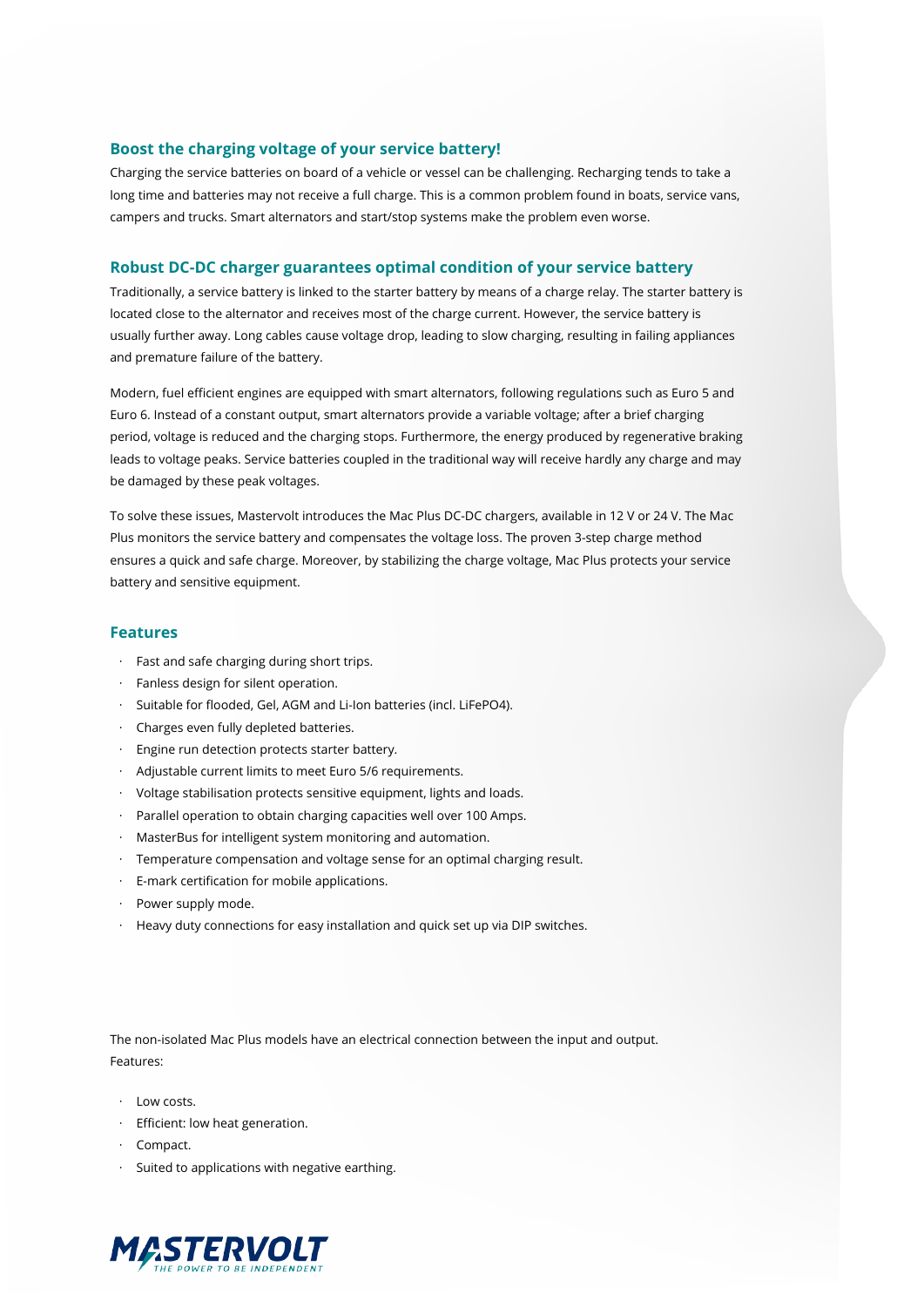### **Applications**

Boost charge voltage when service battery is located further from charging source or in systems with a smart alternator. When a stable power supply or different system voltage is needed.

#### **Euro 5/6 solution**

Charging service batteries in Euro 5/6 applications? The Mac Plus provides constant power to the service battery, even when the alternator is inactive.

#### **Parallel operation**

The parallel configuration of several units will provide you over 100 amperes. Advanced high-frequency technology with modern microprocessors ensures minimum power loss when switching from 24 to 12 V and vice versa.

## **Solid Connections**

Galvanized brass connection block with screw terminal or chrome-plated fast-on for DC in/out for the Mac/Magic models. The robust M8 connections of the Mac Plus prevent any loosening due to vibrations.